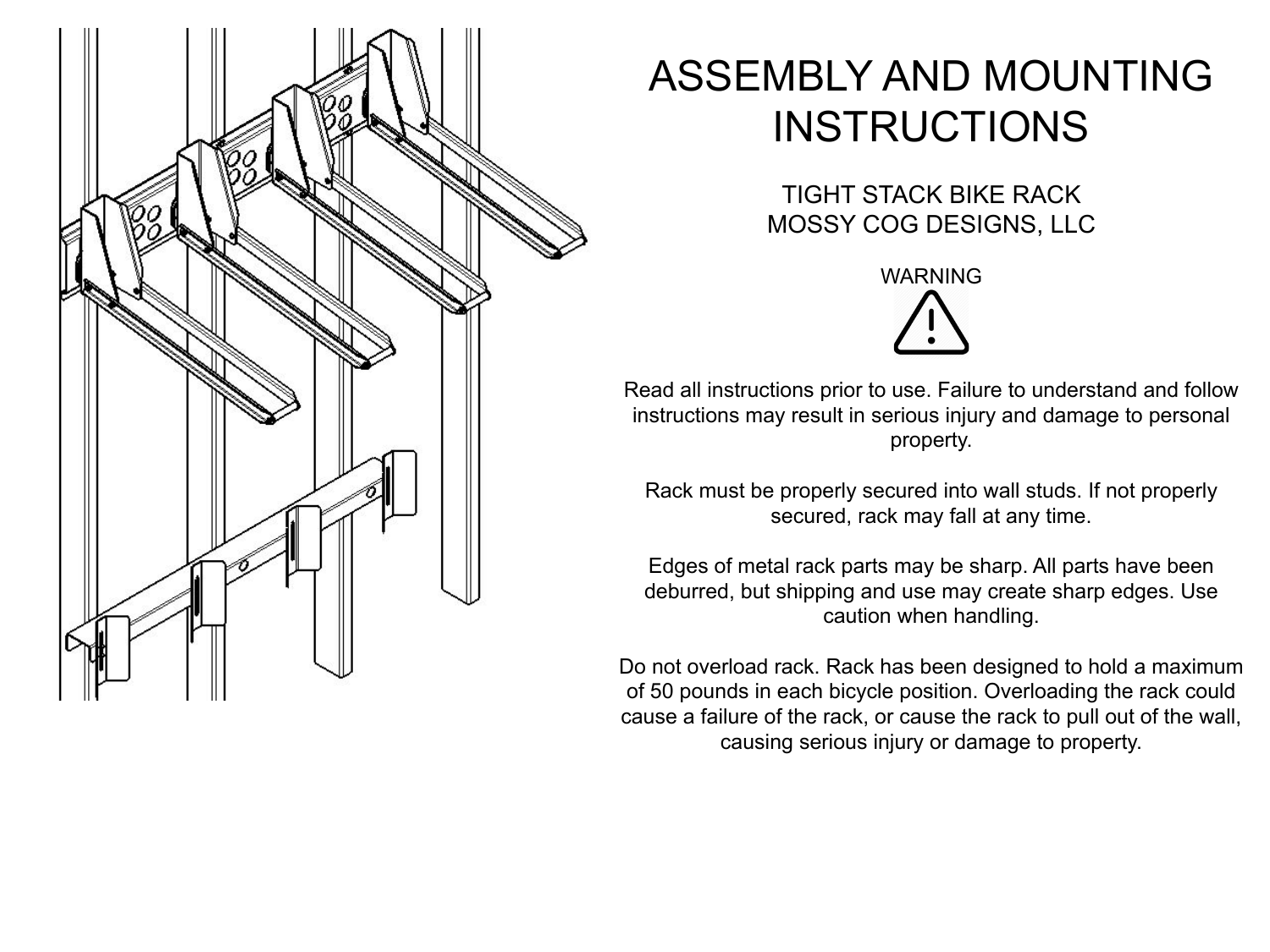Mounting and assembly is simple, but it requires 2 people, a few tools, and the ability to follow instructions.



\*\*\*RACK MUST BE MOUNTED INTO STUDS\*\*\*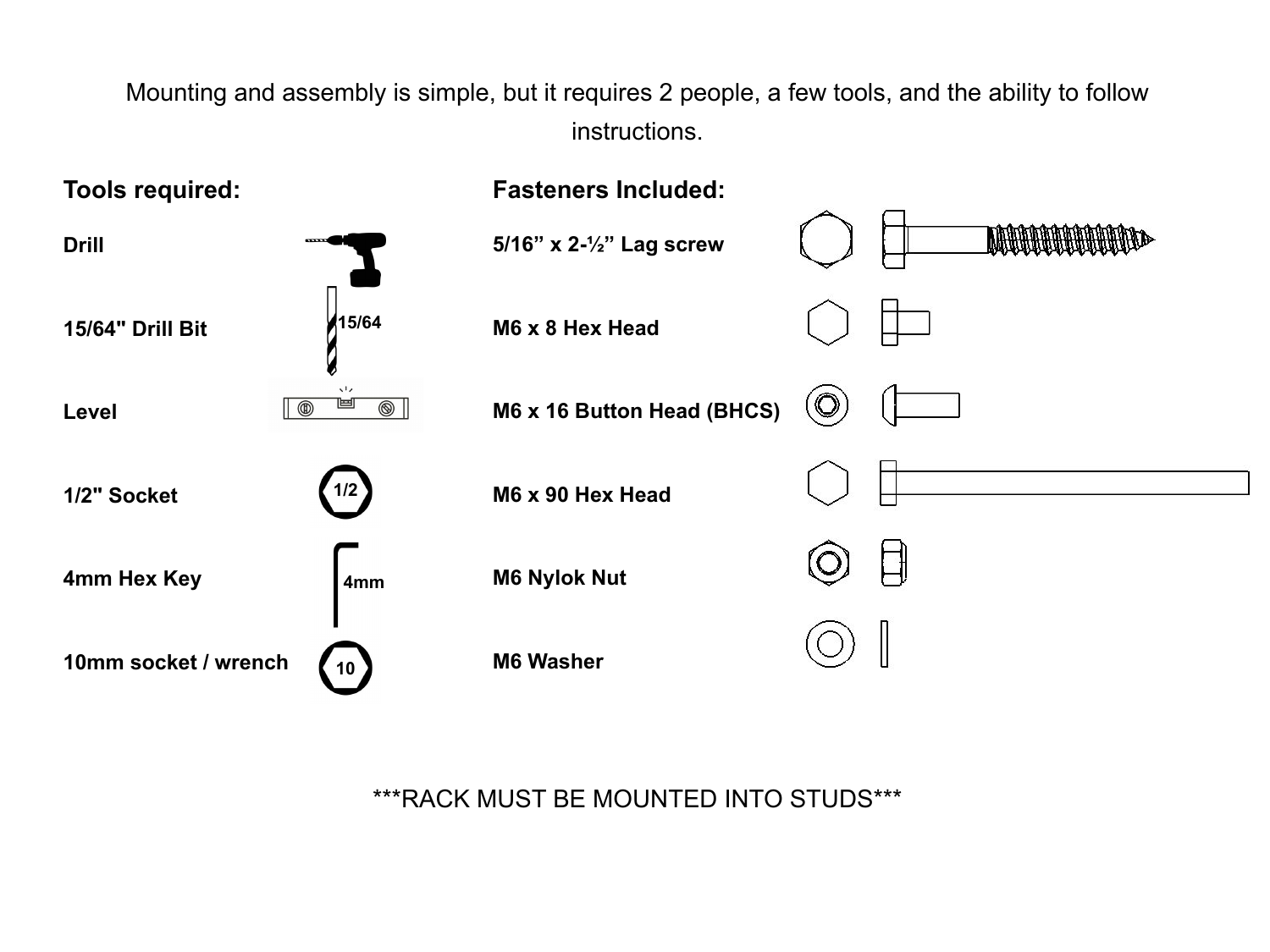

## STEP 1:



Mount Upper Assembly to the wall.

1a. Determine the height of the rack. Recommended height of the upper mount holes is 66"

1b. Drill a pilot hole for the top center mount screw, using the 15/64" drill bit. Drill at least 2 inches into the stud. \*\*\*MAKE SURE THE HOLE IS DRILLED INTO A STUD\*\*\*

1c. Lift the Upper assembly into place, and fasten the top center screw through the back plate into the wall using the 1/2" socket. This will require 2 people. Use the level along top edge to get the rack level.

1d. Using the back plate as a template mark the other mounting holes. Drill the remaining pilot holes using the 15/64" drill bit. This may be done with the Upper Assembly in place or removed.

\*\*\*MAKE SURE ALL HOLES ARE DRILLED INTO A STUD\*\*\*

 1e. Fasten the remaining mount screws through the back plate into the wall using the 1/2" socket.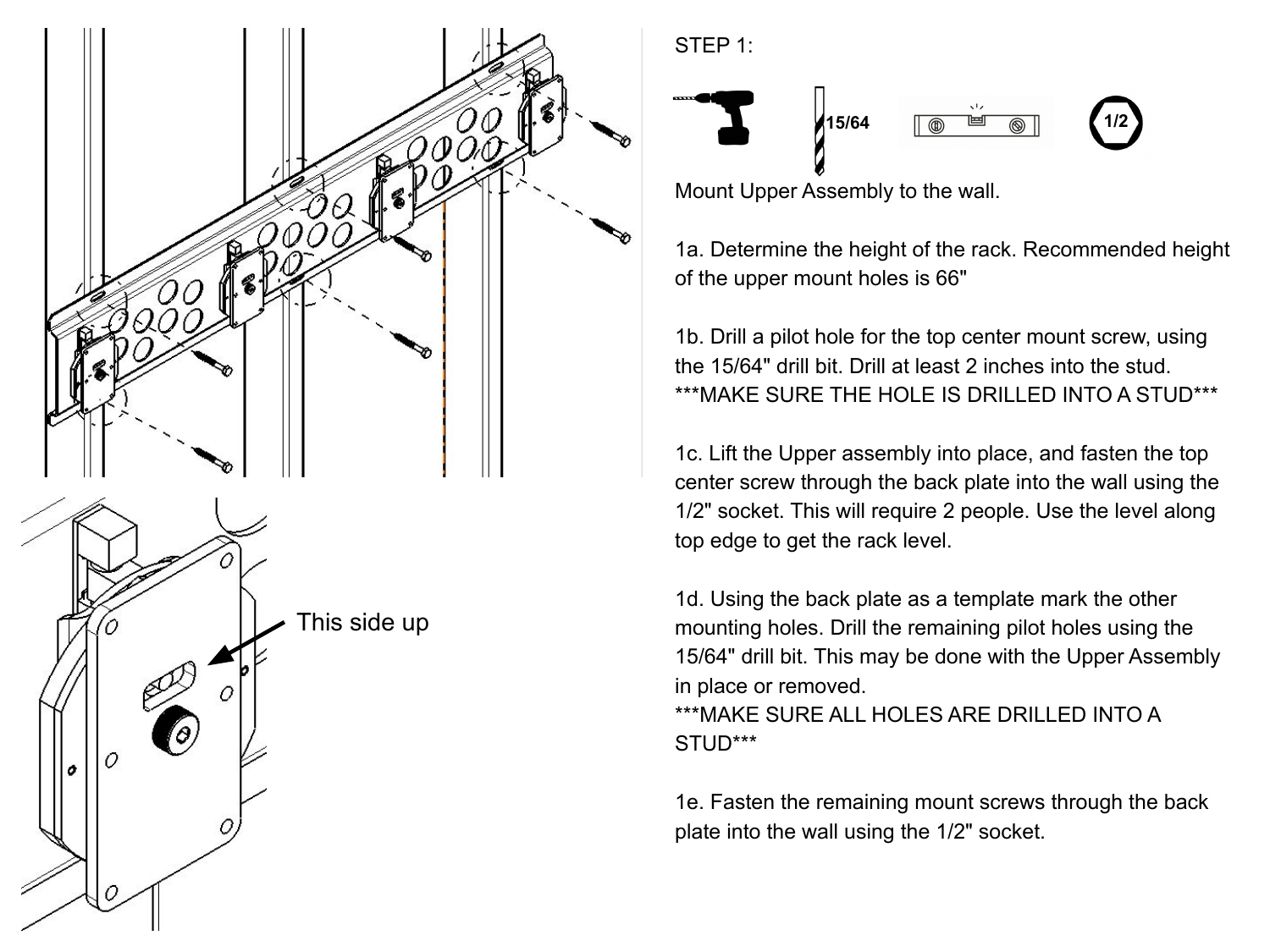

STEP 2:



Mount Wheel Basket Carriage to Back Plate

2a. Take one carriage and line it up on the back plate. Attach using an M6 x 8 hex head bolt and a washer, using the 10mm socket, for each of the 6 holes.

2b. Repeat step 2a for all wheel basket carriages.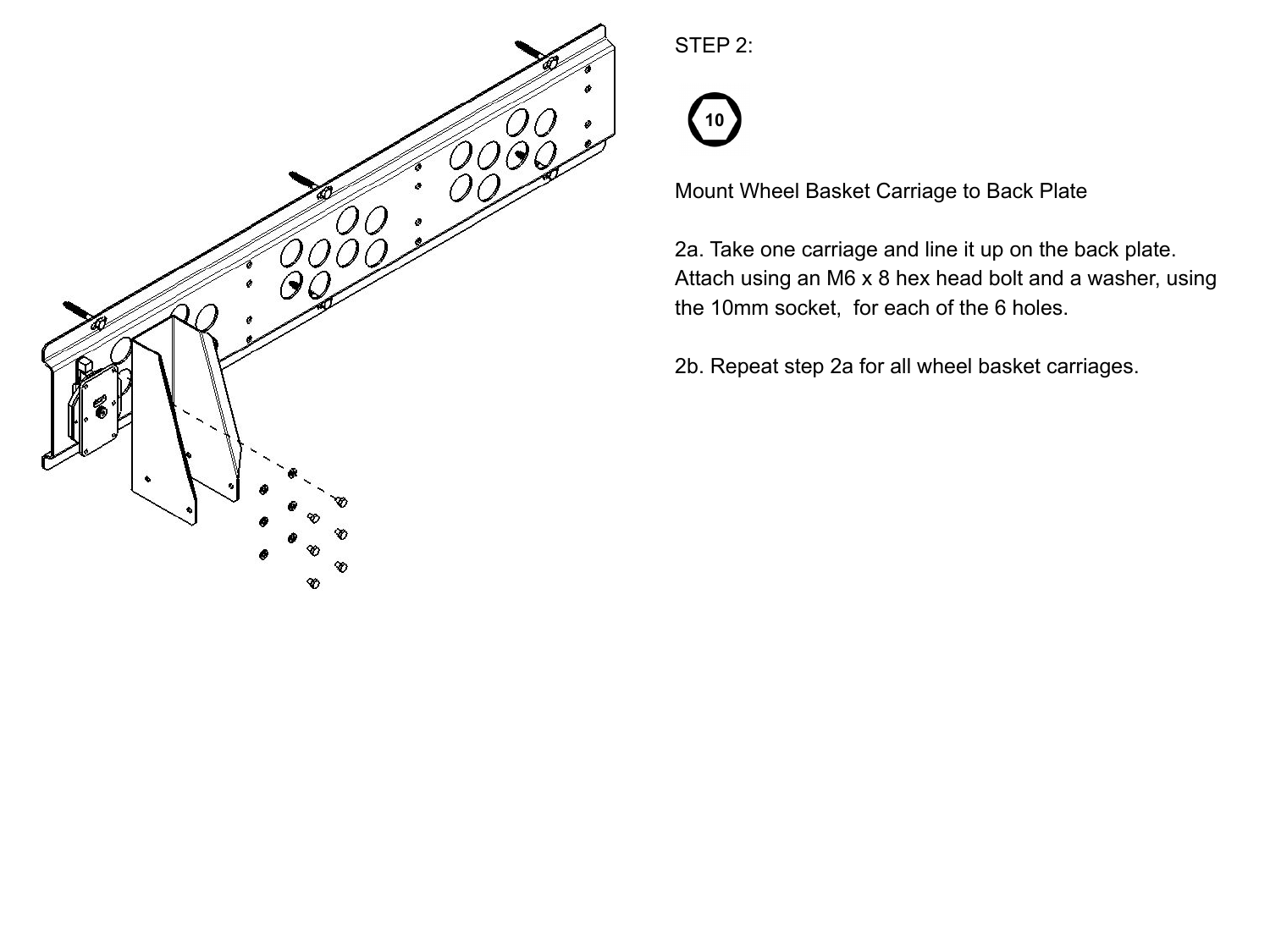

## STEP 3:



Assemble front wheel baskets.

3a. Take one Arm and line up the mount holes with the Carriage. **Attach using a M6x16 BHCS with a washer from the inside, and an M6 Nylok nut and a washer on the outside**, for each of the 2 holes, using the 4mm hex key and the 10mm socket or wrench..

3b. Do the same for the second Arm.

3c. Install the roller at the end of the Arms using the M6x90 hex head and an M6 Nylok nut.

3d. Repeat steps 3a-3c for the remaining front wheel baskets.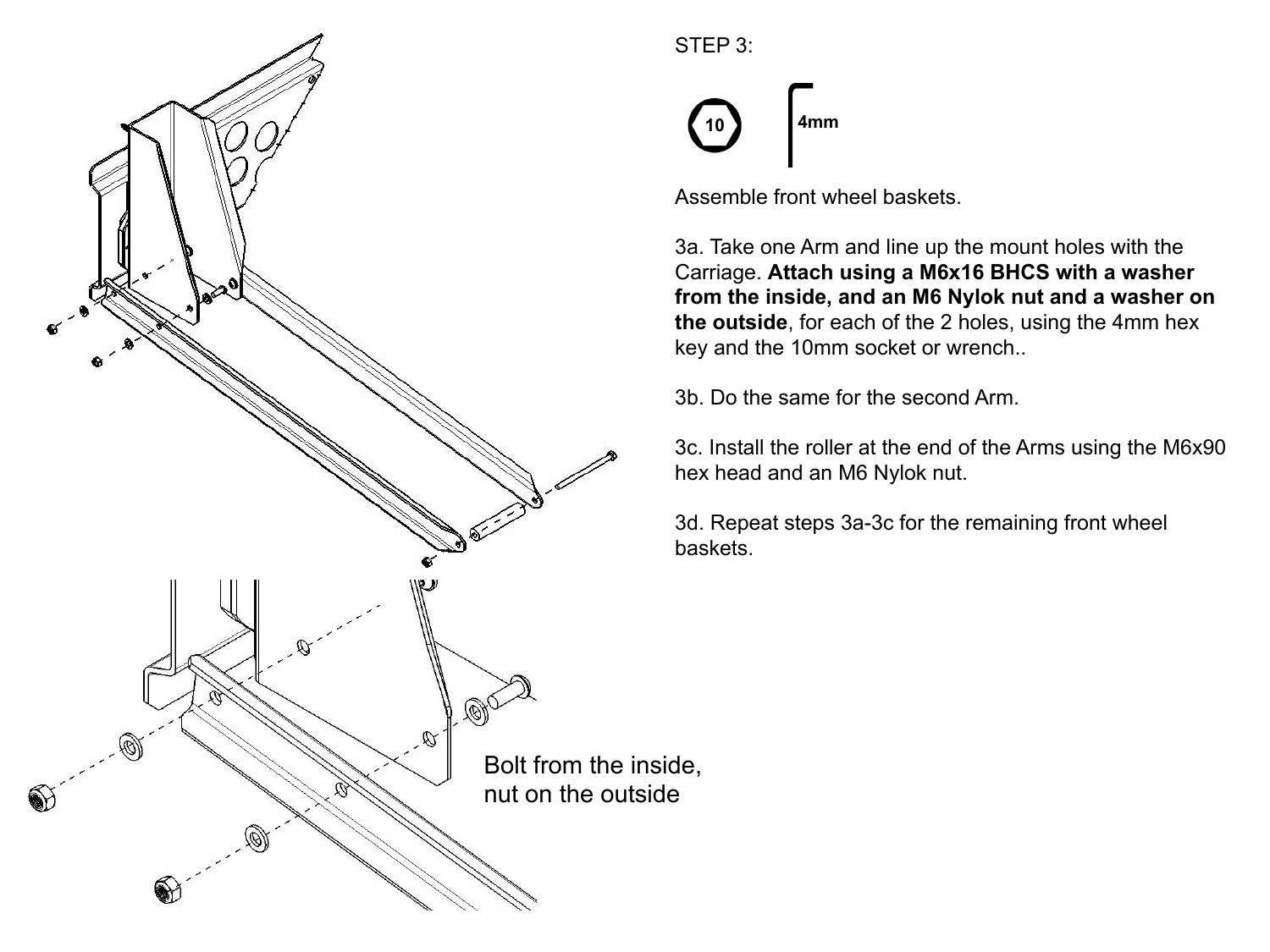

STEP 4:



Mount the Lower Mount to the wall.

4a. Determine the height for the rear wheel rests by placing a representative (average size) bike in one of the wheel baskets, and mark where it touches the wall. This will be the height of the mount holes.

4b. Drill a pilot hole for the center mount screw, using the 15/64" drill bit. Drill at least 2 inches into the stud. \*\*\*MAKE SURE THE HOLE IS DRILLED INTO A STUD\*\*\*

4c. Lift the Lower Mount into place, and fasten the top center screw through the back plate into the wall using the 1/2" socket. Use the level along top edge to get the rack level.

4d. Using the Lower Mount as a template mark the other mounting holes. Remove the center mount screw, to allow access for drilling the remaining holes. Drill the remaining pilot holes using the 15/64" drill bit.

\*\*\*MAKE SURE ALL HOLES ARE DRILLED INTO A STUD\*\*\*

4e. Place the Lower Mount back in position and fasten the mount screws through the Lower Mount into the wall using the 1/2" socket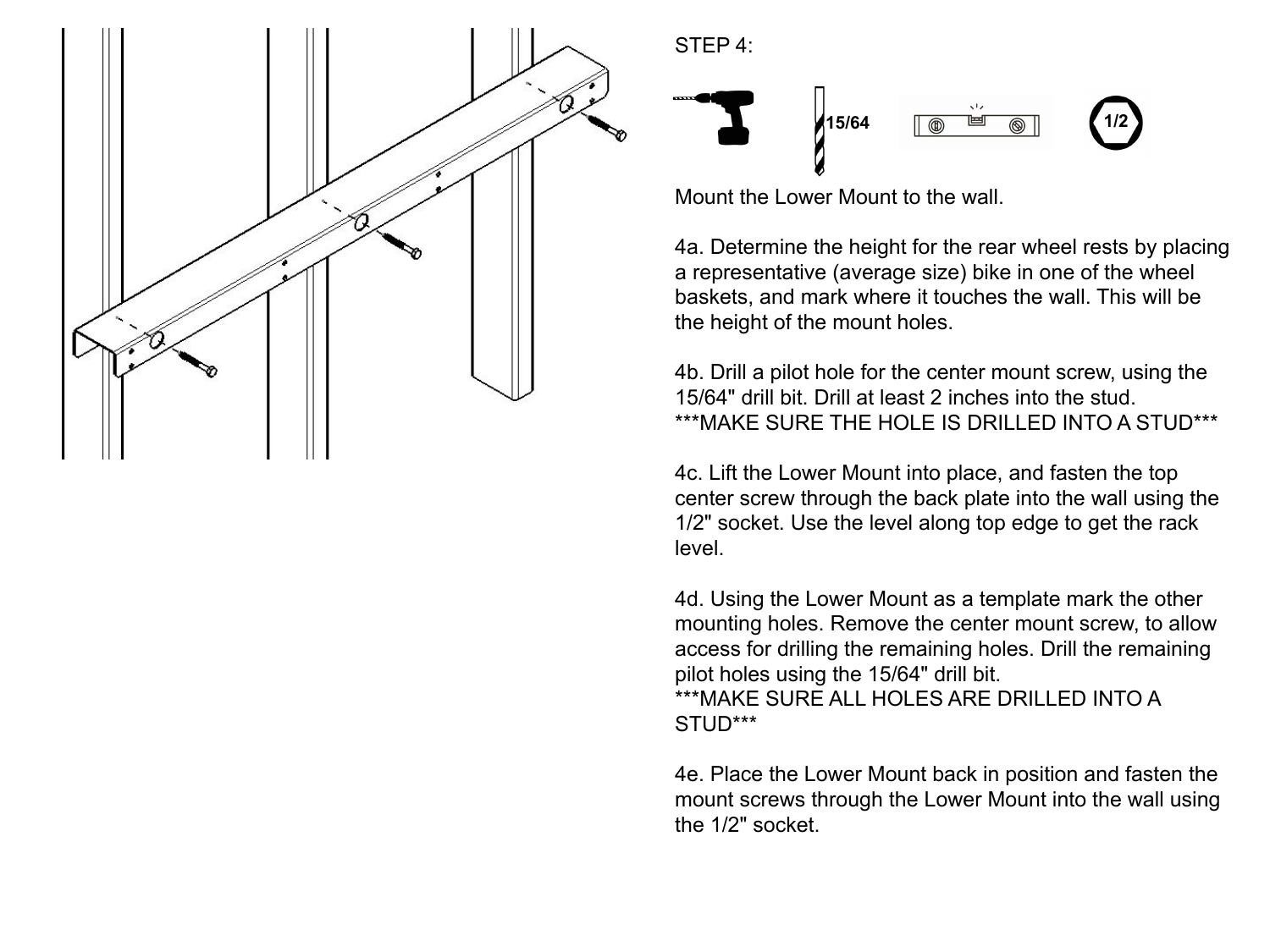

STEP 5:



Assemble Rear Wheel Rests

5a. Mount Rear Wheel Rest to the Lower Mount using an M6x16 BHCS and a washer from the front, and an M6 Nylok nut and a washer on the backside, for each of the 2 holes, using the 4mm hex key and the 10mm socket or wrench. Height may be adjusted to suit a specific bike.

5b. Repeat step 5a for the remaining Rear Wheel Rests.